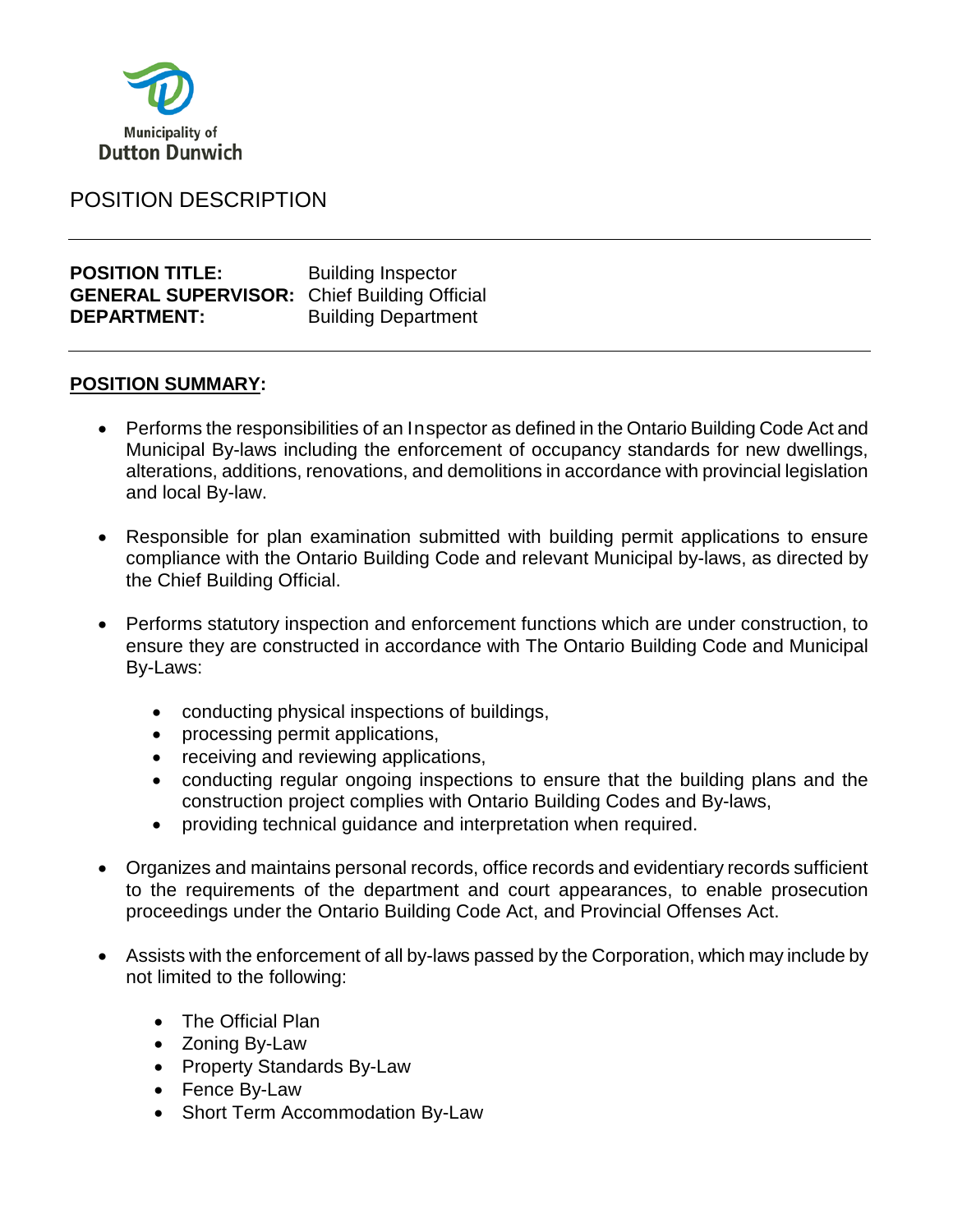- Assists any property owners or contractors in ways that may improve the construction of any building(s).
- Issues the necessary orders to remedy violations or notices of violation pursuant to the Building Code Act.
- Attends, when required, any appeals, hearings, and legal proceedings, necessary for the enforcement of any municipal by-laws.
- Must be able to read and understand technical drawings along with technical reports, documents and correspondence related to construction.
- Reviews site plan drawings and proposals to ensure compliance with the Municipal Zoning By-law.
- Responds to public enquiries at the counter, by telephone and correspondence related to building, plumbing, heating, fencing, signs, pool enclosures and by-laws.
- Undertakes administrative procedures in support of inspection and enforcement duties by maintaining accurate records of all transactions and by carefully documenting all occurrences and maintains property files.
- Maintains good relationships with Council, Municipal Staff, the Public, and taxpayers, and to always strive to display a positive attitude.
- Aware of any and all conditions which may be hazardous to others' health and safety, and upon recognition of any aspect of these concerns to take immediate steps to remedy said recognized concerns, either by personal action and/or proper reporting and initiation.
- Performs other tasks and duties which may be required from time to time in order to ensure the efficient operation of the municipality.
- Works in compliance with the provisions of the Occupational Health and Safety Act and Regulations.
- Attend training seminars and courses as required.

### **EFFORT:**

#### MENTAL

- Required to interpret Provincial Legislation (approximately 75 Acts) and Regulations as well as municipal by-laws.
- Required to recognize problems and analyze the best method to provide a remedy.

### PHYSICAL

• Moderate to high concentration and strain.